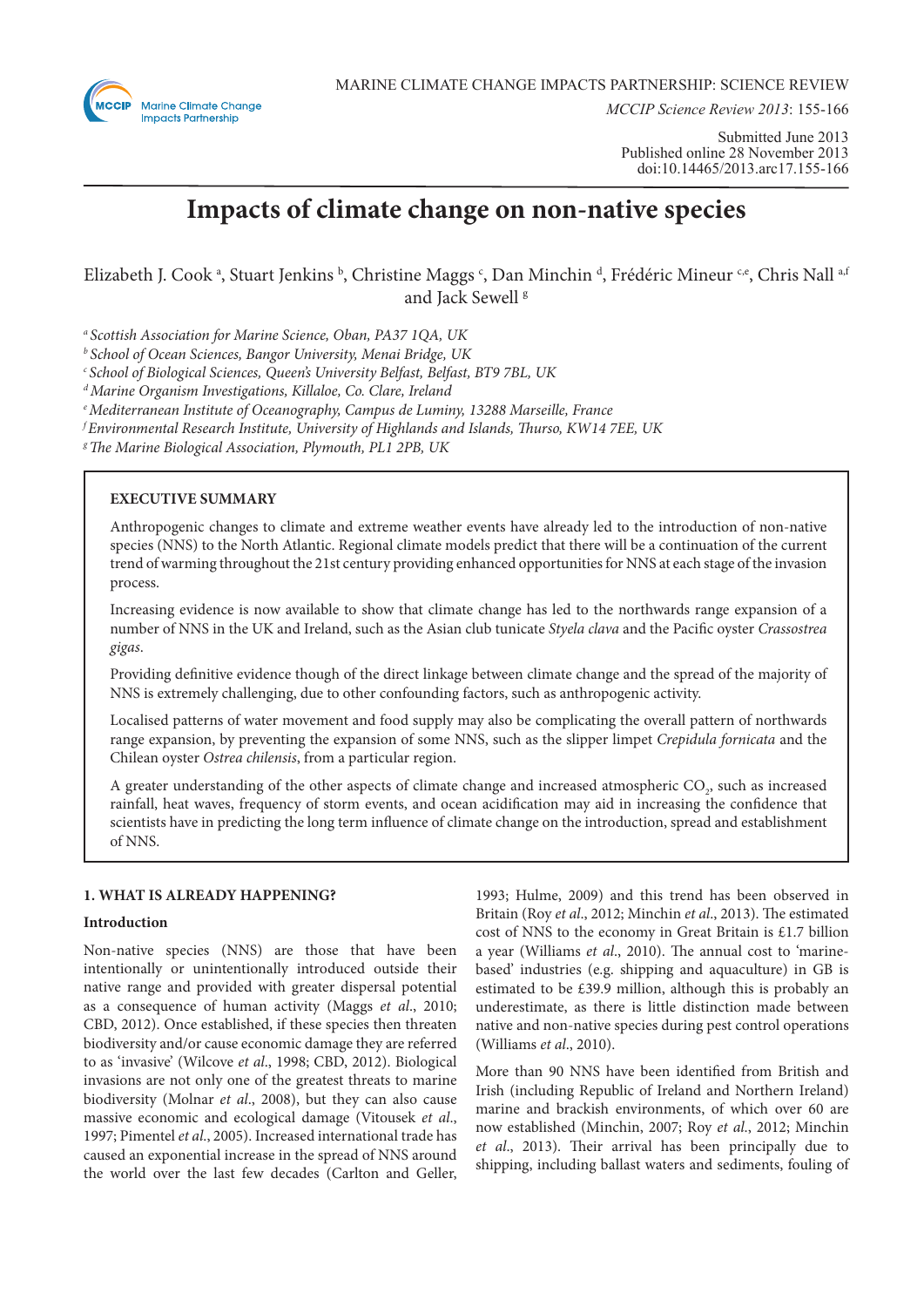

*Figure 1: Fouling of a yacht hull with* Didemnum vexillum*,*  Botrylloides violaceus *and mussels (courtesy D. Offer).*

hulls (Figure 1) and other associated hard structures, and imported consignments of cultured species (Holmes and Minchin, 1995; Minchin *et al*., 2013). The majority of marine NNS in Britain originate from the North Pacific, followed by the North-west Atlantic (Minchin *et al*., 2013). Many are initially reported from sites of anthropogenic activity, such as ports, marinas and aquaculture facilities, particularly in the English Channel, with a number subsequently spreading northwards to the North or Celtic Seas (Minchin *et al*., 2013). Only a small proportion of the NNS established in the UK are known to have had a significant impact on existing communities (e.g., the slipper limpet *Crepidula fornicata*) (Bohn *et al*., 2012) and to date these impacts have typically been species-specific or localised to a particular region (Minchin *et al*., 2013).

Human-mediated changes to climate and extreme weather events have already led to the introduction of NNS to the North Atlantic (Reid *et al*., 2009; Pederson *et al*., 2011) and regional climate models predict that there will be a continuation to the current trend of warming throughout the 21st century (IPCC, 2007). Climate change can influence every stage of the invasion process, including introduction, establishment and secondary dispersal (Chapman, 2000; Colautti and MacIsaac, 2004; Maggs *et al*., 2010; Pederson *et al*., 2011), although it is often difficult to attribute, for example, shifts in NNS distribution or increases in reproductive success, directly to climate change due to a lack of biological and physiological data (Pederson *et al*., 2011). However, increasing seawater temperatures have been shown to have contributed to the recruitment of certain species, such as the Pacific oyster *Crassostrea gigas* (Syvret *et al*., 2008; Guy and Roberts, 2010) at more northerly locations in the UK (Kochmann *et al*., 2012) and Europe (Wrange *et al*., 2010) and may have contributed to others becoming established outside the warm water areas created by power station outflows, such as the bryozoan *Bugula neritina* (Ryland *et al*., 2011). Understanding the role that changes in seawater temperature and other indirect consequences of climate change play in the initial establishment of NNS and the range that they may occupy in the introduced environment is critical if their environmental and economic impacts are to be mitigated (Bohn *et al*., 2012). The aim of this report is to provide regional updates on the evidence for the influence of climate change on marine and brackish water NNS, to discuss what could potentially happen in the future, highlight the knowledge gaps and describe any socioeconomic impacts relating to NNS in the UK and Ireland.

## **1.1 Scotland**

In Scotland, 17 marine and brackish water NNS are known to be established (Minchin *et al*., 2013). A number of these species have spread northwards up the west coast of the UK having been originally recorded on the south coast of England, for example, the Asian club sea squirt *Styela clava* (Ashton *et al*., 2006) (Figure 2), the Japanese macroalga *Sargassum muticum* (Harries *et al*., 2007), the Southern Hemisphere ascidian *Corella eumyota* and the Pacific bryozoan *Tricellaria inopinata* (Beveridge *et al*., 2011). There are a few species whose distribution is likely to be tracking the northwards movement of seawater temperatures in Scotland, for example *S. clava*.

# **Case Study:** *Styela clava*

This species was first recorded in Scottish waters in Loch Ryan (south-west Scotland) in 1988, where populations remained relatively 'stable' for over a decade. In the last 10 years, this species has spread relatively rapidly northwards with the most recent sighting recorded in Loch Carron, on the mainland to the east of the Isle of Skye (Figure 3). *Styela clava* is a large, solitary sea squirt, which is native to the NW Pacific (Davis and Davis, 2009). It was first reported in Plymouth Sound (Devon) in 1953 (Carlisle, 1954) and has slowly spread northwards up the west coast of the UK over the past half century. *Styela clava* can tolerate temperatures from  $-2$  - 23 °C for short periods, yet in a study of 260 European marinas (excluding Denmark), *S. clava* was not reported at sites where the seawater temperatures remained below 16 °C during the summer months (Davis and Davis, 2007). Seawater temperature data however, from sites on the west coast of Scotland indicate that this threshold has been reached in the last decade as far north as Mallaig in the summers of 2003/04 and that temperatures have exceeded



*Figure 2: The Asian clubbed tunicate (*Styela clava*) on mussel longline moorings in Co Cork (courtesy V. Roantree).*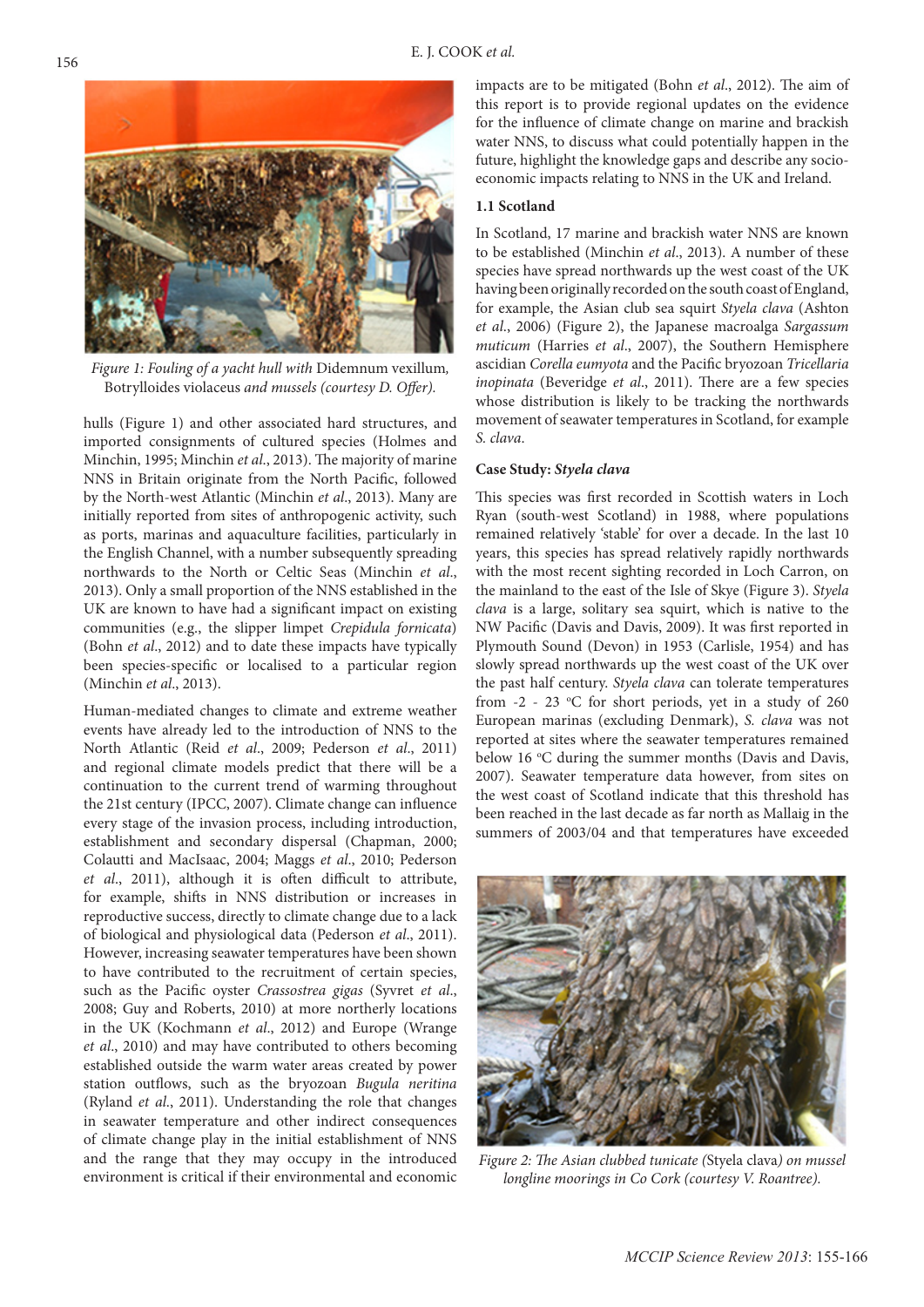

Figure 3: Upper ocean temperatures (daily averages, °C) at selected locations on the west coast of Scotland (courtesy Marine *Scotland (Loch Maddy and Mallaig), M. Sayer, NERC National Facility for Scientific Diving, Scottish Association for Marine Science (Millport)) and distribution of the Asian clubbed tunicate (*Styela clava*) in Scotland. Data retrieved from NBN Gateway, September 2012.*



*Figure 4: Temperature increase shown to increase from 2003 in Millport.*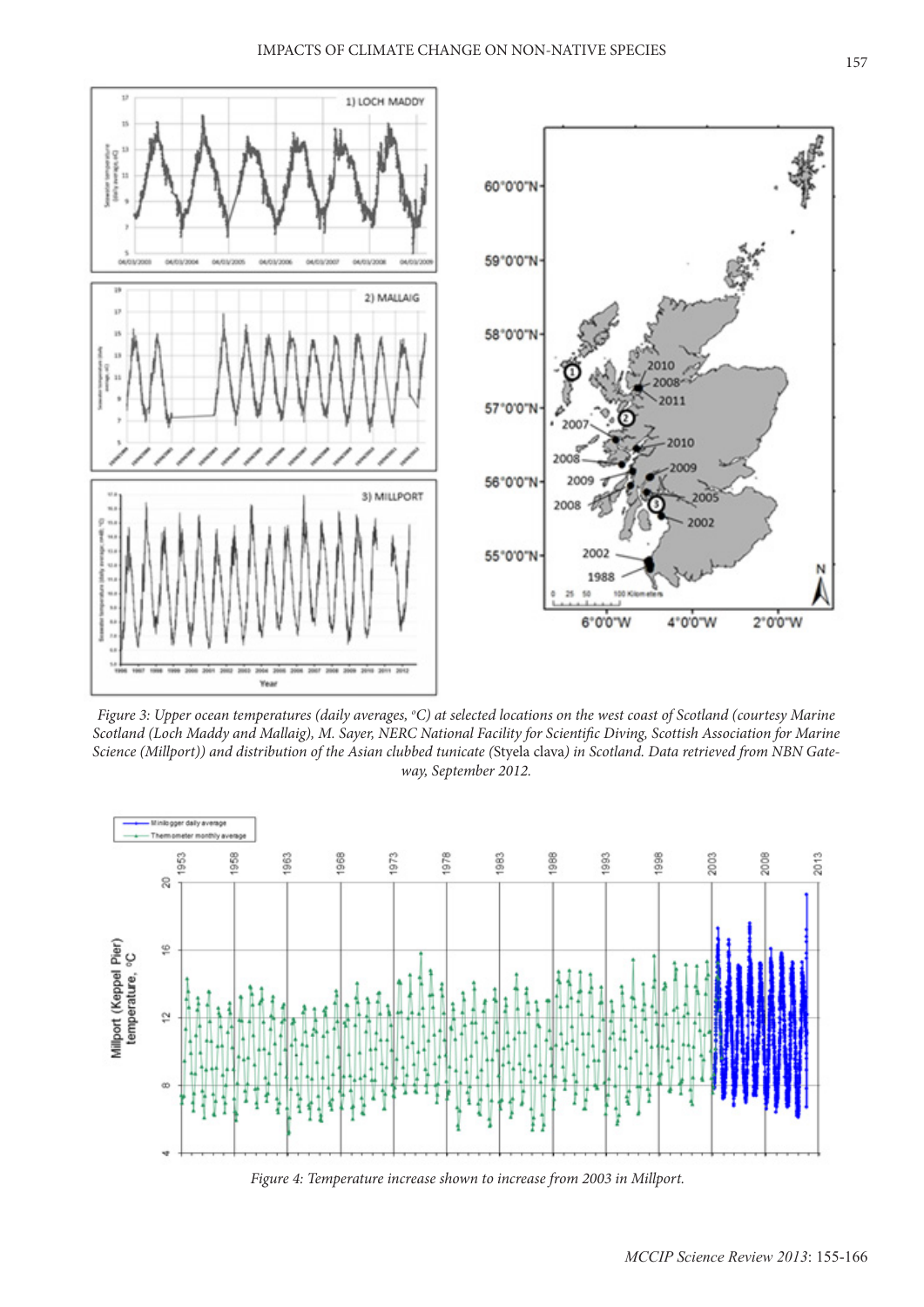

*Figure 5: Japanese macroalga* Sargassum muticum *collected at Campbeltown, Mull of Kintyre (courtesy E. Cook, Scottish Association for Marine Science).*



*Figure 6: Distribution of the Japanese macroalga* Sargassum muticum *in Scotland. Data retrieved from NBN Gateway, September 2012.*

this threshold in the summer months by up to  $1.4 \text{ }^{\circ}\text{C}$  in the Clyde since 2003 (Figure 4). *Styela clava* is hermaphroditic, producing free-swimming larvae, which can survive in the water column for 12 - 24 hrs prior to attachment (Lützen, 1999). Long distance dispersal (>50 km) though is typically associated with human-mediated movement of the adults (Dupont *et al*., 2009). However, studies on the residual flow northwards along the west coast of Scotland (Economides, 1989) and the occasional 'jet stream' currents (Simpson *et al*., 1979) suggest that passive marine larvae may be transported up to 10 km in one direction by these currents

in any 24 hour period (Hiscock *et al*., 2004). A combination of anthropogenic and natural transportation, in conjunction with summer seawater temperatures reaching the  $16 °C$ threshold in more northerly locations in the last decade, may therefore have triggered the recent expansion of *S. clava*  northwards up the west coast of Scotland.

## **Case study:** *Sargassum muticum*

It is highly likely that many of the species that have spread northwards in the UK are not restricted in distribution by seawater temperatures, as they are found further north in Norwegian waters (Rueness, 1989; Sjøtun *et al*., 2008) and that other anthropogenic factors, such as vessel activity and natural dispersal, are responsible for their movement. For example, the non-native macroalga *S. muticum* has been spreading northwards in Scotland since it first arrived in Loch Ryan in 2004 (Figure 5 and 6). Seawater temperatures, in this case, are unlikely to be contributing directly to the spread of this species, as germlings have a wide temperature tolerance, will grow at 10 - 30 °C (Hales and Fletcher, 1989) and *S. muticum* is already established in Norway (Rueness, 1989). However, the growth rate of germlings and vegetative branches increases with temperature over the range 5 - 25 <sup>o</sup>C (Norton, 1977). This suggests that increased seawater temperatures could indirectly increase the abundance of established populations of *S. muticum* in Scotland by the 2050s and as a consequence, negatively affect the abundance of several important indigenous taxa, such as *Laminaria*, *Fucus* and *Codium* (Staehr *et al*., 2000).

# **1.2 Wales**

In Wales, as in the rest of the British Isles, records of marine non-natives have shown a pattern of increasing species number and species abundance over the past decade. Part of this change no doubt reflects increases in monitoring frequency and intensity, particularly in known hotspots such as marinas, but it also seems likely that it is real. Notable arrivals have been the Chinese mitten crab (*Eriocheir sinensis*) in the Dee and Conwy estuaries (Bentley, 2011; E. H. Morgan pers. comm.) and the colonial Carpet sea squirt *Didemnum vexillum* in Holyhead marina (Griffith *et al*., 2009). Neither of these important invasive species can be deemed to have arrived as a consequence of warming or other aspects of climate change, but due to particular vectors to these specific locations. Currently, these species are restricted in their Welsh distribution to these locations. Other records of non-natives have been facilitated through surveys of marinas and rocky shores and reveal an increasing occurrence of species previously restricted to the south coast of England, but now found in many parts of the British Isles including, the sea squirts *C. eumyota* (N. Mieszkowska, pers. comm.) and *Botrylloides violaceus* (GB NNSS, 2012), the bryozoans *T. inopinata* and *Bugula neritina*, and the alga *Grateloupia turuturu* (Minchin *et al*., 2013). There is no available direct evidence, however, that the increasing frequency of such species represents anything other than the consequences of vectors of introduction, including boat traffic and aquaculture movements.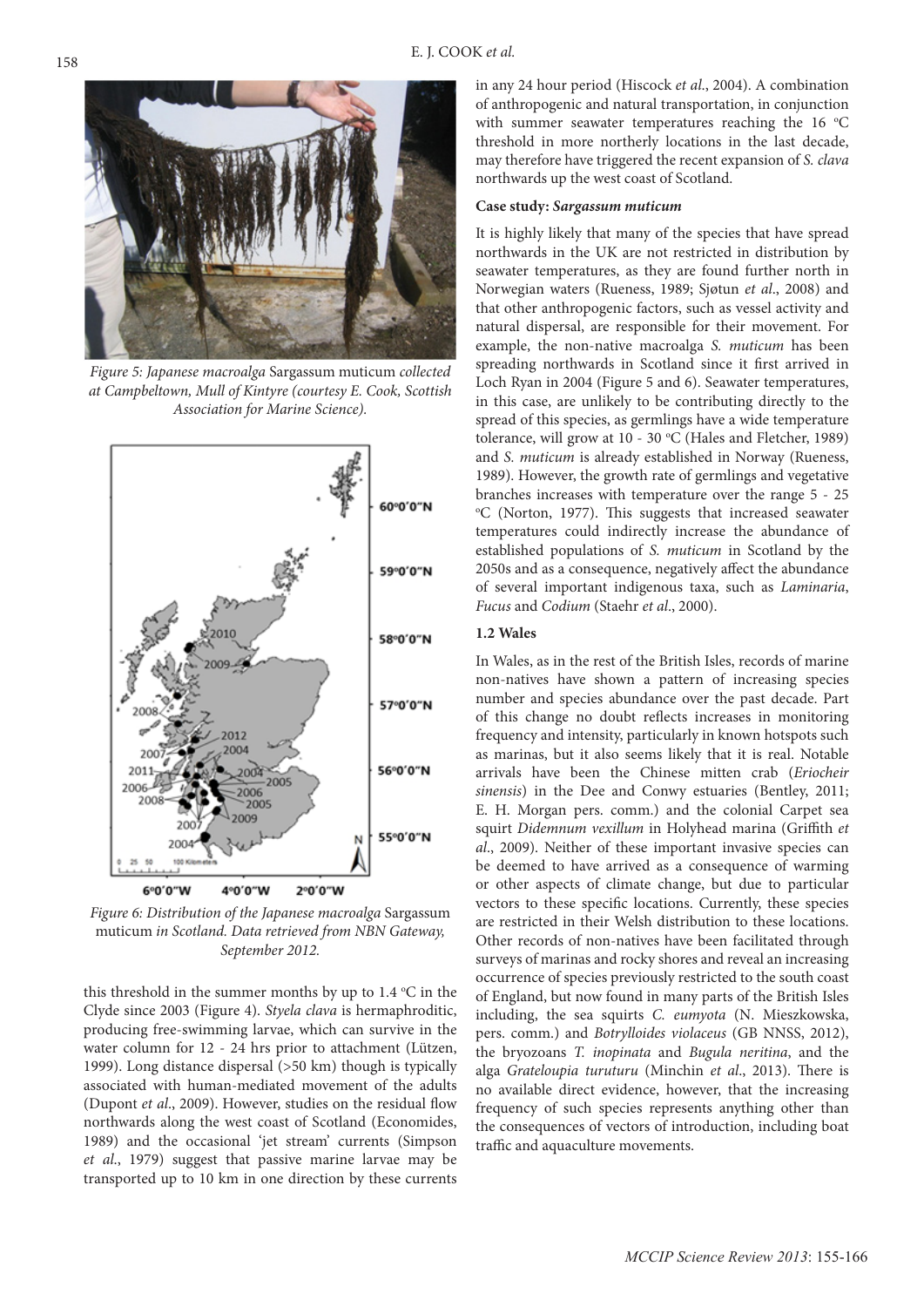#### **Case Study:** *Crepidula fornicata*

*Crepidula fornicata*, commonly referred to as the slipper limpet, is native to the north-west Atlantic, but has spread rapidly throughout most European waters following its first introduction in the late 19th century (Crouch, 1894). Its non-native range now spans from the Mediterranean Sea in the south to the Irish Sea and Norwegian coastal waters in the north (Pederson *et al*., 2011). The species first occurred in Welsh waters in the 1950s in Milford Haven Waterway (MHW) (Cole and Baird, 1953), probably as a consequence of the laying up of naval and merchant vessels transported from the English south coast. It spread rapidly within the waterway (Crothers, 1966), where it currently reaches local abundances of >1,000 individual m-2 in both the intertidal and subtidal zones (K. Bohn, unpubl.), as well as colonising areas to the south (Mettam, 1979). Recent observations at Skomer Island, outside the waterway, suggest that *C. fornicata* may have established limited breeding populations on the open coast (Newman *et al*., 2012), but detailed intertidal surveys throughout Cardigan Bay and further north have failed to detect signs of further spread (K. Bohn, pers. comm.). In 2006, *C. fornicata* was accidentally introduced to the Menai Strait in North Wales through movement of mussel spat. A rapid removal and monitoring programme was instigated by the Countryside Council for Wales and no further signs of this species have been found (Menai Strait Fishery Order Management Association, 2011). Thus, despite its obvious success within MHW, *C. fornicata* has failed to make any significant spread northward in Wales in the intervening decades. The MHW and waters immediately adjacent on the open coast still seem to contain the northernmost self-sustaining population of the species along the Welsh coastline.

The factors limiting further northwards spread of *C. fornicata* from the MHW are unclear. Recent work by Bohn *et al*. (2012) has shown that the duration of the reproductive season of populations at their northern limit in Wales is similar to that recorded from more southerly European populations, with spawning and larval release occurring throughout most of the year. Benthic recruitment was, however, observed over a much shorter period and Bohn *et al*. (2012) speculate that predicted rises in seawater temperature could facilitate *C. fornicata*'s spread along the Welsh coast by providing better conditions for successful settlement. However, given the lack of significant northward spread over six decades, the last three of which have shown significant warming, it is also possible that factors such as local and regional hydrodynamic patterns and unsuitable habitat to the north of the MHW are creating a barrier to northward spread. This conclusion is strengthened by the presence of breeding populations of *C. fornicata* in Belfast Lough, Northern Ireland (McNeill *et al*., 2010) far to the north of the northern limit in Wales.

## **Case Study:** *Ostrea chilensis*

The Chilean oyster, *Ostrea chilensis*, was introduced into the Menai Strait by the Ministry of Agriculture, Food and Fisheries during the early 1960s as a potential commercial replacement for the diminishing native European oyster

(*Ostrea edulis*) (see Walne, 1974). 30 years after introduction the oysters which were deemed a commercial failure had expanded their distribution by a modest 400 m (Richardson *et al*., 1993). However, since the early 1990s, the Chilean oyster has increased its distribution to over 30 km of coastline, occurring at high densities in places (Morgan and Richardson, 2012a). Whilst an increase in the intensity of anthropogenic activities such as bivalve culture and periwinkle harvesting are likely to have facilitated this recent spread (see Morgan and Richardson, 2012b), warmer sea temperatures in recent years may also have played an important role in promoting the range expansion. Despite its narrow breeding season (June-July) and low annual numbers of brooding oysters within the Menai Strait (≤4.6% of all oysters ≥60 mm), high spatfall has been observed over recent years, particularly following periods of high food concentrations during early gametogenesis (E. H. Morgan, pers. comm.). During the first 30 years, following the introduction of *O. chilensis* into the Menai Strait, only 25.8% of the mean annual sea temperatures were  $\geq 11.5^{\circ}$ C, coinciding with observations from 1992 of a highly-restricted population distribution with relatively low oyster densities  $(<12 \text{ m}^2)$  (see Richardson *et al*., 1993). Conversely, 78.9% of the annual mean sea temperatures were ≥11.15°C between 1993 and 2011, coinciding with a geographic range of >30 km of shoreline and densities of up to 232 oysters  $m<sup>2</sup>$  (see Morgan and Richardson, 2012). A spawning temperature of  $\sim$ 12 $\degree$ C and a high spring phytoplankton bloom concentration are related to the commencement and magnitude of spatfall in this non-native population (E. H. Morgan, pers. comm.). Whilst further increases in seawater temperature are likely to extend the breeding season, it remains unclear whether plankton dynamics will match with the nutritional requirements of adult oysters and whether this will influence the invasion success of this species over the next few years.

## **1.3 Northern Ireland**

In Carlingford Lough, several seaweeds associated with oyster cultivation (including *Polysiphonia morrowii*, originally from Japan and previously introduced into France and the Netherlands) have been recently recorded in Ireland for the first time (Mineur and Maggs, unpublished). A survey of marinas and associated coastline commissioned by the Northern Ireland Environment Agency has also revealed the presence of the sea squirt *D. vexillum* (Strangford Lough and Lecale Partnership, 2012). In most cases, there is no obvious link with warming temperatures or other aspects of climate change, and the introductions have been associated with the presence of suitable vectors. The northwards spread of the Pacific oyster *C. gigas*, however, has been linked to increasing seawater temperatures.

#### **Case study:** *Crassostrea gigas*

In our last report (Maggs *et al*., 2010), we highlighted the impact of warming sea temperatures on the breeding potential of *C. gigas* (Figure 7). This species was shown to have functional gonads in Strangford Lough over several recent years, in association with warmer summer temperatures (Guy and Roberts, 2010), and this had led to successful spatfall and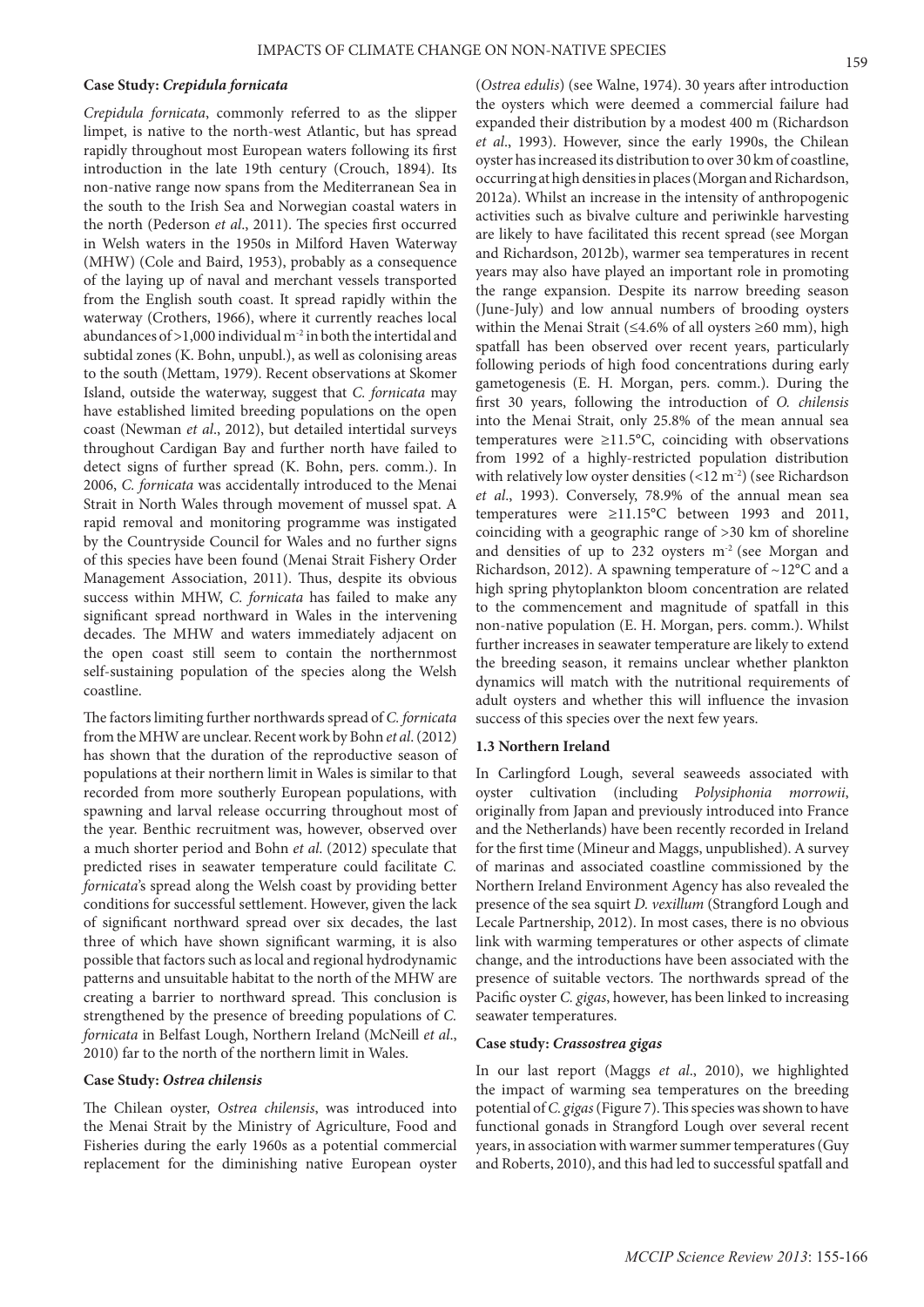

*Figure 7: The Pacific oyster* Crassostrea gigas *on marina pilings, Plymouth in July 2007 (courtesy Dan Minchin).*

recruitment at this site. A recent genetic study has now shown that Lough Foyle, which separates Donegal from Northern Ireland in the north-west, has feral populations of *C. gigas* (Kochmann *et al*., 2012). Feral populations have high genetic diversity relative to aquaculture populations and exhibit a large number of private alleles not found in aquaculture stock. The large effective population size (a measure of the number of breeding individuals) also indicates that feral populations are self-sustaining. This study confirms that *C. gigas* has become established in two of the marine inlets on the coast of Northern Ireland and has effectively escaped from aquaculture. It is very likely that it will also be able to breed in Carlingford Lough, which constitutes the eastern border between Northern Ireland and the Republic of Ireland.

#### **1.4 Republic of Ireland**

In the Republic of Ireland (hereafter known as 'Ireland'), 28 marine and brackish water NNS have been recorded (Minchin, 2007), but there have been no general surveys since 2005/6 (Minchin, 2007), so this figure is likely to be an underestimate. Accounts of the possible effects of climate change on non-native species in Ireland have been reported (Boelens *et al*., 2005). The clearest indication of impacts of climate change on NNS in Ireland relates to the recent settlements in some shallow bays by the Pacific oyster *Crassostrea gigas* (Pederson *et al*., 2011). Such settlements though are highly dependent upon warm water events, which have occurred locally on all coasts (Boelens *et al*., 2005).

The sea squirt *Styela clava*, has also spread extensively throughout Ireland during the last decade (Minchin *et al*., 2005). Its first known occurrence was in 1972 in Cork Harbour, where it would appear to have remained confined for over 30 years (Minchin and Duggan, 1988), until its more recent spread to the south, east (Minchin *et al*., 2006) and north coasts of Ireland (Nunn and Minchin, 2009). On the south coast, it has formed dense concentrations on floats and moorings used in the hanging culture of mussels in at least one shallow bay (Nunn and Minchin, 2009) (Figure 2). It is

unclear, to date, whether its recent expansion has been due to more suitable conditions arising from changes in recent weather events, increased human activity, or both. However, as seawater temperatures continue to increase, this species is expected to spread northwards and to become established on the west coast of Ireland by the 2020s.

Other more recently arrived sea squirts, include *D. vexillum*, first recognised in 2005 at a marina on the east coast of Ireland (Minchin and Sides, 2006) and *C. eumyota* first recorded in 2005 at five sites along the south-west, southern and eastern Irish coasts (Minchin, 2007). Temperature here is unlikely to be the limiting factor for their distribution though, as both species are found further north in the UK and their spread has most probably been related to recreational craft movements and Pacific oyster transfers. In the case of *D. vexillum*, however, temperature is known to be an important factor in controlling the seasonal cycle of growth, reproduction and degeneration of colonies and that increasing temperatures are likely to have a positive influence on asexual and sexual reproduction, the later including gametogenesis, length of the breeding period, larval development and recruitment success (see review in Nimmo *et al*., 2012).

## **1.5 England**

A recent study identified more than 74 established marine and brackish water non-native species in England (Roy *et al*., 2012). The majority of these species were first recorded on the south coast of England and many have since spread northwards. A small number of these species may have spread more rapidly as a result of warming seas.

#### **Case study:** *Undaria pinnatifida*

The Japanese kelp, Wakame, *Undaria pinnatifida* grows up to 3 metres long. It has a complex lifecycle involving a large sporophyte (annual) and a microscopic gametophyte stage. In its native habitat, sporophytes grow rapidly in winter and spring when sea surface temperatures are 5 - 13 <sup>o</sup>C. Growth is optimal at 10 °C (Hay and Villouta, 1993). The zoospores are released in late spring or early summer, when temperatures are between 7 and 20 °C. The zoospores germinate at 20 °C (Farell and Fletcher, 2000). *Undaria pinnatifida* was first recorded in the River Hamble in 1994 and by 2004 had a distribution between Ramsgate and Torquay, apparently spreading via natural and anthropogenic means (most new arrivals have been documented from marinas and harbours). The species is currently found in and around several ports and marinas in South-west England, including first records for the Fal in 2010 (J. Bishop, pers. comm.) and more recently in 2012, the north-east and west coasts of England, in marinas at Fleetwood and Grimsby (see NBN Gateway) and in Liverpool Docks (C. Frid, pers. comm.). In late 2012, it was also reported for the first time in Ireland in Carrickfergus marina, County Antrim (D. Minchin, pers. comm.). Increasingly, *U. pinnatifida* is being found growing on natural substrate rather than man-made structures and the current rate of spread seems to be high. The temperature requirements for this species suggest that as seas become warmer, *U. pinnatifida* may be able to develop more effectively at the zoospore germination phase and the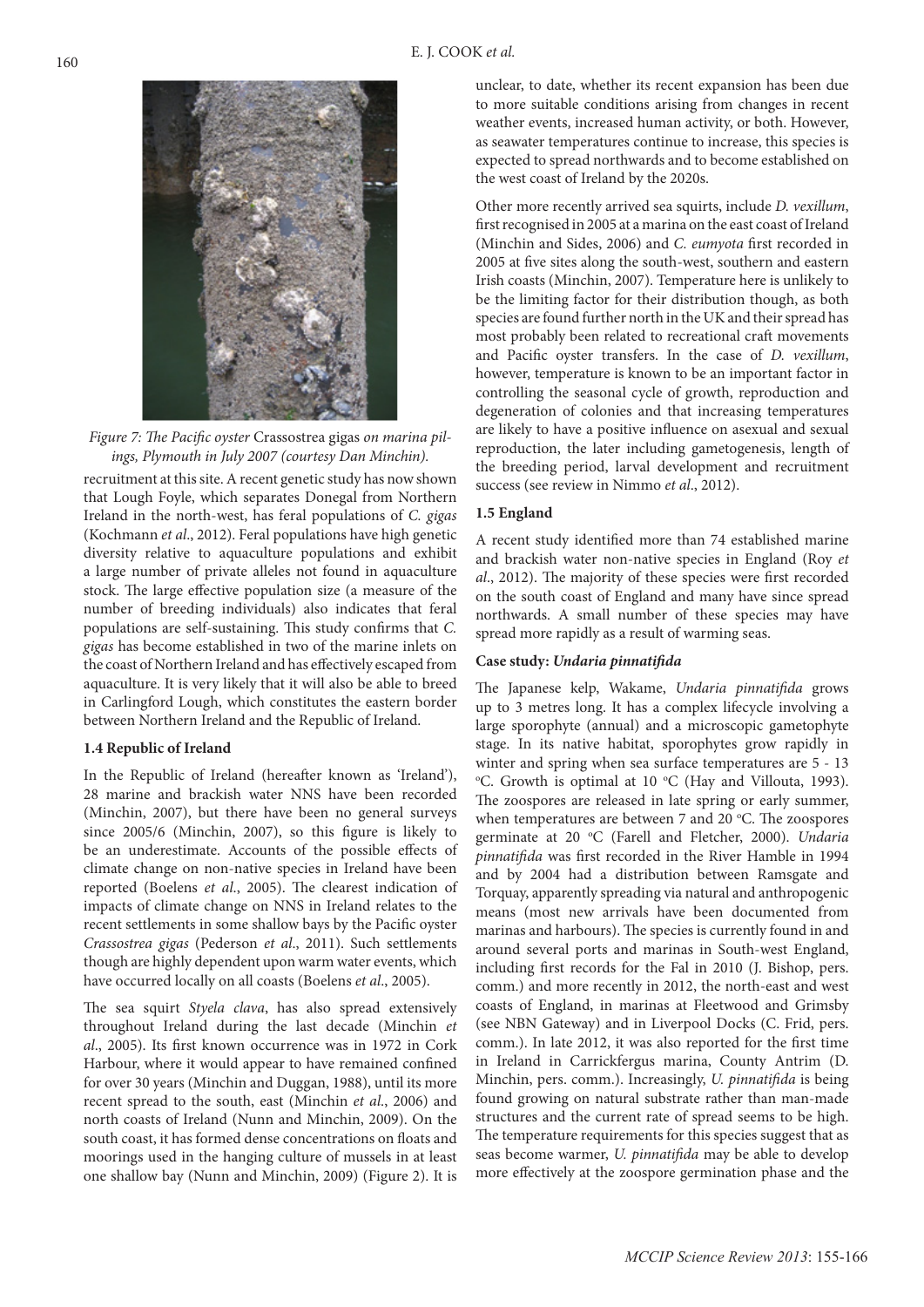spread northwards continue. There is evidence, however, that human transportation is playing a major role in the spread around the coast, therefore, confounding any observations that climate change may be responsible for any future changes in distribution.

# **2. WHAT COULD HAPPEN?**

Climate change is likely to play a major role, not only in shaping the distribution of existing marine and brackish water NNS around the British coast (Minchin *et al*., 2013), but also in determining which novel species are successfully introduced to UK and Irish waters in the next few decades.

# **2.1 Northwards range expansion of INNS already present in UK and European waters**

At present, a number of NNS in UK and European waters appear to be restricted in their range due to their requirement for summer seawater temperatures above the threshold for successful gametogenesis and early development. For example, the large, predatory rapa whelk *Rapana venosa* has established populations off the coast of mainland Europe. It is capable of surviving water temperature between 4 -27 o C, however, egg capsules may only be laid when water temperatures exceed 18 °C (Harding *et al.*, 2008). This probably explains why, although individuals have been captured in the North Sea (Kerckhof *et al*., 2006), the species does not yet seem to have become established. However as sea temperatures become warmer, particularly in shallow inshore areas, there is a risk that conditions will become suitable for the whelk to become established by the 2020s along the south coast of England and further north by the 2050s. It is highly likely that self-sustaining populations of the molluscs *Crassostrea gigas* and *Crepidula fornicata* will also continue to expand northwards and become established on the west coast of Scotland in the 2020s.

In addition, the Manila clam *Venerupis philippinarum* was intentionally introduced for commercial harvest to the South coast of England in 1980 and evidence suggests that climate changes have resulted in the establishment of wild populations in Poole Harbour (Jensen *et al*., 2004), Southampton Water (Caldow *et al*., 2007) and the Stour-Orwell system in Suffolk (Ashelby *et al*., 2005). To date, further dispersal appears to have been restricted by temperature requirements at stages of early development and reproduction. Temperatures of 14 °C are required for spawning to occur (Drummond *et al*., 2006), and eggs are believed to need one to two days at 13 – 16 °C to hatch followed by optimal temperatures of 23 – 25 °C for larval survival. This species was also introduced to Ireland for cultivation purposes in 1973 and it is highly likely that by the 2050s, seawater temperatures may have increased sufficiently to enable this species to increase in abundance and disperse further northwards.

## **2.2 Increased extreme climatic events**

In addition to steadily increasing seawater temperatures, climatic events, such as an intensification and frequency of storms (Leckebusch *et al*., 2006), extreme wind speeds and wave conditions (Grabemann and Weisse, 2008), heat waves and intense rainfall are all predicted to occur over the next few decades (IPCC, 2007). These events will, in



*Figure 8: The red alga* Gracilaria vermiculophylla *at Dundrum Bay, Co. Down, covering a large area of the intertidal zone in July 2012 (courtesy Charmaine Beer, NIEA).*

turn influence the distribution of NNS and their impact on ecosystem structure and function in UK and Irish waters by the 2050s and 2080s. For example, the macroalga *Sargassum muticum*, which is monoecious, highly fecund, self-fertilising (Norton, 1977) and is able to float once detached from the main plant (Fletcher and Fletcher, 1975; Norton, 1992), could take advantage of the predicted increase in intensity and frequency of storms to enhance their potential for long-range dispersal. It is likely that colonisation of new locations by *S. muticum* throughout northern Scotland will be observed by the 2050s.

In addition, the increasing abundance of *Gracilaria vermiculophylla* (Figure 8) in Northern Ireland (introduced from Japan into northern Europe: Rueness, 2005) may be linked with increased rainfall and the resulting depression in salinity. In Europe, *G. vermiculophylla* occurs from Morocco to SW Sweden and also in the Baltic (Weinberger *et al*., 2008). This species can grow at salinities as low as 5.5, mainly in estuaries and brackish water lagoons (Weinberger *et al*., 2008). Its known distribution in Northern Ireland is in sheltered areas of variable low salinities: in Carlingford Lough and Dundrum Bay (C. Beer, pers. comm.). One of the current features of global warming in Ireland is periods of exceptionally heavy rainfall (IPCC, 2007), which is expected to make intertidal environments temporarily freshwater at low tide. Under these circumstances, *G. vermiculophylla* is likely to become increasingly abundant and widespread by the 2050s, as it recruits both from fragments and spores, can grow by up to 7% per day, and does not require hard substrata (Weinberger *et al*., 2008).

Observation and experimentation on the Carpet sea squirt *Didemnum vexillum* provide contrasting views of the effects of short term salinity changes. *Didemnum vexillum* was lost from floating pontoons in an Irish east coast marina following unseasonal heavy rain (D. Minchin, pers. obs.). However, Gröner *et al*. (2011) showed high tolerance to acute and chronic salinity stress in this species in Wales, above and beyond that of a similar, locally common, cosmopolitan species *Diplosoma listerianum*.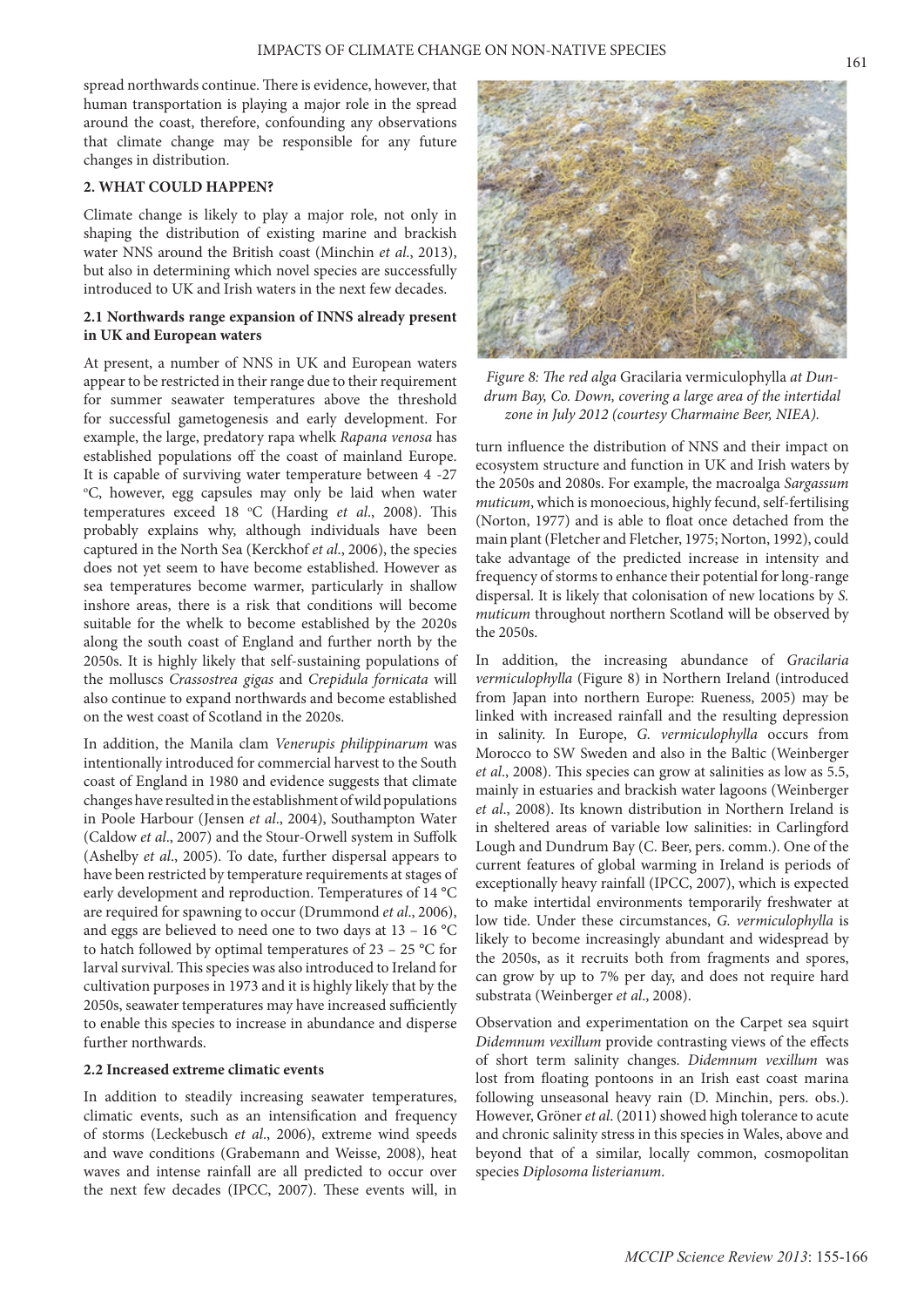## **2.3 Declines in native biodiversity**

As seawater temperatures increase, it is likely that an indirect consequence will be increases in abundance, reproductive output, extended breeding season, and enhanced survival of NNS. For example, elevated temperatures will tend to favour spat production in *C. gigas* with the potential consequence of its outcompeting native species, such as mussels (Nehls and Büttger, 2007) in more northerly regions of the UK (i.e. Northern Ireland and Scotland) by the 2020s. It is also likely that the abundance of *C. fornicata* will increase in regions where it is already established by the 2020s, resulting in competition for food with other filter-feeders and the smothering of native habitats by faecal accumulation, potentially resulting in a reduction in native biodiversity (Pederson *et al*., 2011). The Manila clam *V. philippinarum* and the bryozoan *Tricellaria inopinata* both have greater ability to colonise than native conspecifics owing to the prolonged reproductive periods (Laruelle *et al*., 1994) and in the case of the latter the absence of any colony die-back over the winter months (E. Cook, pers. obs.). It is highly likely that increasing seawater temperatures will favour these NNS to the detriment of their native conspecifics by the 2020s.

# **3. KNOWLEDGE GAPS**

# **a. Lack of taxonomic expertise on NNS**

For many species recorded in the UK, there has been a dependence on the taxonomic skills of national and international experts. Their abilities have been essential in understanding current NIS distributions. A significant decline in the number of these experts over the last few years, particularly in marine taxa that are typically small and taxonomically difficult to identify (Pederson *et al*., 2011), will no doubt have led to an under-reporting of invasions in the UK. In addition, taxonomists have concentrated on near shore marine and brackish water NNS, particularly benthic species due to the ease of sampling marinas, ports and vessels, with the result that offshore benthic and pelagic communities have received comparably less attention (Pederson *et al*., 2011). With the rapid development of offshore sites for marine renewable energy development around the UK, this is an area which requires urgent attention.

# **b. Lack of baseline distribution and biological information and long-term, regional scale data on NNS**

Until recently, there was a distinct paucity of baseline information for marine and brackish water NNS, in northern Scotland and on the north-east coast of England. Two groups (ERI/SAMS and NAFC) are currently addressing the former area including the Northern Highlands, Orkney and Shetland. Monitoring programmes for NNS are also intermittent, for example the last general survey in Ireland took place in 2006/7 and in the UK the last detailed survey was in 2008, as part of the Marine Aliens programme (Cook *et al*., 2011). In England, the surveys have been more regular along the south coast of England. Significant improvements in biological data have been produced for a small number of NNS since the last report card and a full list of species in British marine and brackish waters has recently been published (Minchin

*et al.*, 2013). The lack of long-term data collection for NNS and in-depth biological information, however, will continue to mean that the influence of climate change on NNS will be difficult to elucidate and future predictions will be based on often conflicting and confounded data.

# **c. Lack of information on other aspects of climate change**  and increased atmospheric  $\mathrm{CO}_2$  on the invasion success of **NNS**

Very little information is available on the influence of other aspects of climate change and increased atmospheric  $CO<sub>2</sub>$ , such as increased rainfall, heat waves, frequency of storm events and ocean acidification on the invasion success of NNS. Research has shown that ocean acidification can have deleterious effects on physiological processes in calcareous species (Ries *et al*., 2009). Preliminary investigations on the Japanese caprellid amphipod *Caprella mutica* showed that increased acidification levels (pH 7.35-7.84; predicted 2100 levels) had no significant impact on survival, growth or moult cycle durations compared with ambient pH conditions when rearing young individuals from hatch (Cook and Boos, 2009). This suggests that certain NNS may have a greater tolerance than native species to increasing acidification, thus facilitating invasion events (Hulme, 2005), however, no field evidence exists in the North Atlantic to support this theory (Pederson *et al*., 2011).

# **4. SOCIO-ECONOMIC IMPACTS**

Non-native species can have a variety of socio-economic impacts on maritime industries including; fouling of nets, cages, buoys, intake pipes, moorings, boat hulls and cultured species, such as mussels and oysters (Williams *et al*., 2010). In the UK, a small number of marine NNS have been reported as causing negative impacts, for example:

# **Pacific oyster -** *Crassostrea gigas*

The formation of extensive reefs of sharp shells on the south coast of England has the potential to lead to a reduction in amenity of public beaches (Miossec *et al*., 2009) by the 2020s. Natural spatfall has also provided a source of seed for growers in south-east England (Syvret *et al*., 2008) and supported fisheries in the Netherlands and France (Maggs *et al*., 2010). However, this natural supply of juvenile *C. gigas* has had deleterious effects on growth rates in cultured oysters in France and has led to the modification of oyster-farming practices and the removal of wild oyster stocks in cultivation areas (Cognie *et al*., 2006).

# **Carpet sea squirt -** *Didemnum vexillum*

This species was first reported in Ireland in 2005 (Minchin and Sides, 2006) and it has since been reported in Wales (Griffith *et al*., 2009), south coast of England (Bishop *et al*., 2010) and south-west Scotland (Nimmo *et al*., 2012). Heavy fouling of artificial structures; including fin- and shellfish equipment and support structures by *D. vexillum* has been seen in other countries including, the US and New Zealand, which has led to increased husbandry costs and modification of farming practices (Nimmo *et al*., 2012). To date, this species has only been observed at particularly high densities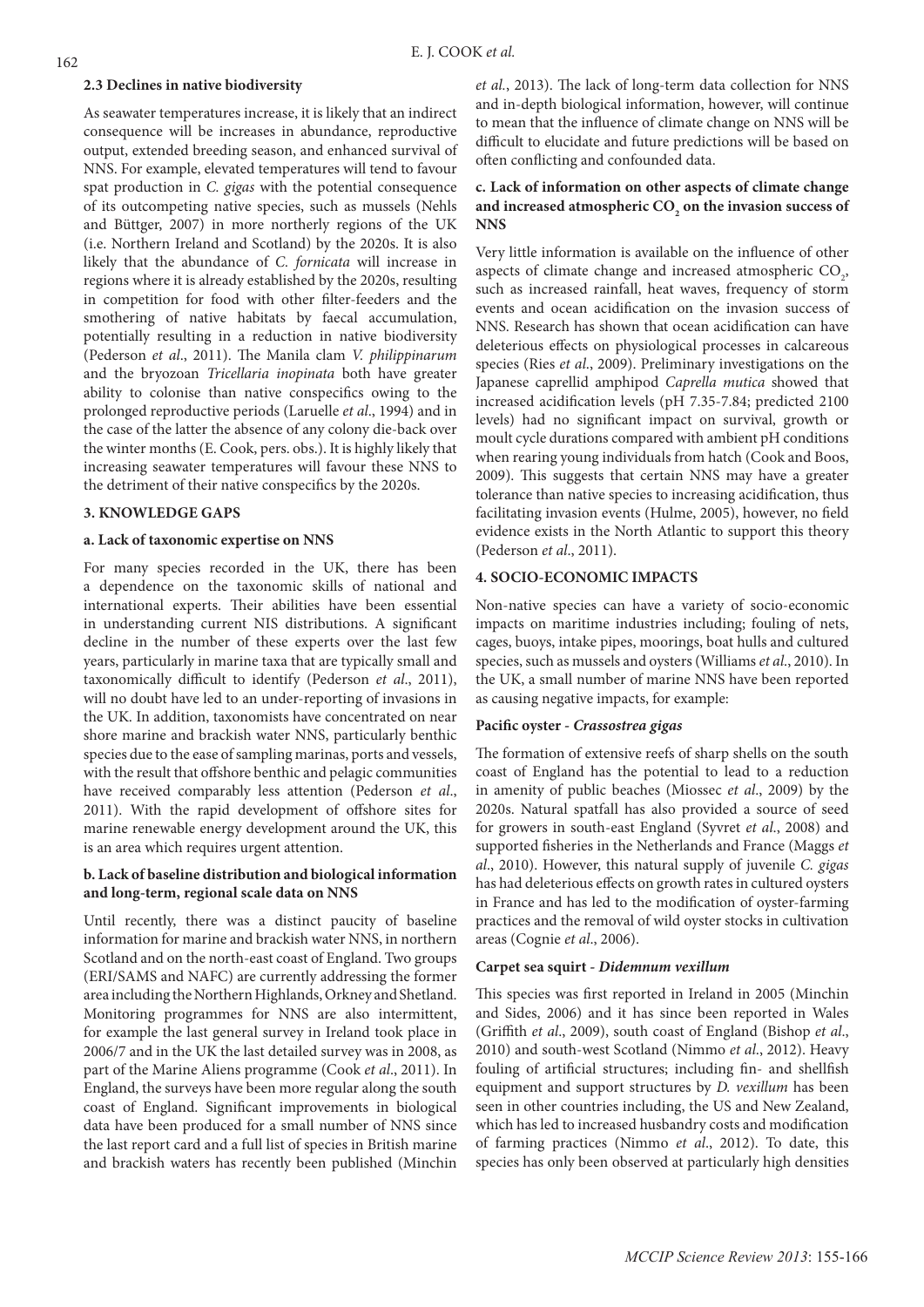in north Kent. With increasing seawater temperatures, providing more optimal conditions for both asexual and sexual reproduction (Nimmo *et al*., 2012), and continued movements via anthropogenic activity, it is likely that this species will have an impact on the major UK fin- and shellfish farming region on the west coast of Scotland by the 2020s.

## **5. CONFIDENCE ASSESSMENT**

#### **What is already happening?**



The level of confidence in the science has remained the same since the 2010-11 MCCIP ARC report on marine nonnatives (Maggs *et al*., 2010).

**What could happen?** 



The level of confidence has remained the same since the last report (Maggs *et al*., 2010), although the level of agreement/ consensus has increased from low to medium, since it is now more widely accepted that climate change will result in changes to NNS distribution patterns and an increased frequency of invasion events in the North Atlantic (Walther *et al*., 2009; Pederson *et al*., 2011). It must be highlighted, however, that this consensus is based on a relatively limited number of species and therefore, the overall level of confidence in the science remains low.

# **CITATION**

Please cite this document as:

Cook, E.J., Jenkins, S., Maggs, C., Minchin, D., Mineur, F., nall, C. and Sewell, J. (2013) Impacts of climate change on non-native species, *MCCIP Science Review 2013*, 155-166, doi:10.14465/2013.arc17.155-166

# **REFERENCES**

- Ashelby, C. W. (2005) The occurrence and distribution of non-native fauna in Harwich Harbour and the Stour and Orwell estuaries, including new records of *Caprella mutica* Schurin 1935 and Bugula stolonifera Ryland 1960. *Essex Naturalist*, **22**, 103-116.
- Ashton, G. V., Boos, K., Shucksmith, R. and Cook, E. J. (2006) Rapid assessment of the distribution of marine non-native species in marinas in Scotland, *Aquatic Invasions*, **1**(4), 209- 213.
- Bentley, M. G. (2011) Eriocheir sinensis *H. Milne-Edwards (Chinese Mitten Crab)*, Oxford: Routledge.
- Beveridge, C., Cook, E. J., Brunner, L., MacLeod, A., Black, K., Brown, C. and Manson, F. J. (2011) *Initial response to the invasive carpet sea squirt,* Didemnum vexillum*, in Scotland.* Scottish Natural Heritage, 24.
- Bishop, J.D.D., Wood, C.A. and Yunnie, L.E. (2010) *Surveys of marinas and harbours on the south and east coasts of England for the invasive ascidian* Didemnum vexillum *(October to December 2009), Internal report.* DEFRA, 20.
- Boelens, R., Minchin, D. and O'Sullivan, G. (2005) *Climate Change: Implications for Ireland's marine environment and Resources, Marine Foresight Series*. County Galway, Marine Institute. 2, 40.
- Bohn, K., Richardson, C. and Jenkins, S. (2012) The invasive gastropod Crepidula fornicata: reproduction and recruitment in the intertidal at its northernmost range in Wales, UK, and implications for its secondary spread. *Mar. Biol*., **159**, 2091-2103.
- Carlisle, D.B. (1954) *Styela mammiculata n.sp.*, a new species of ascidian from the Plymouth area, *J. Mar. Biol. Assoc. UK*, **33**, 329-334.
- Caldow, R.W.G., Stillman, R.A., le V. dit Durell, S.E.A., West, A.D., McGrorty, S., Goss-Custard, J.D., Wood, P.J. and Humphreys, J. (2007) Benefits to shorebirds from invasion of a non-native shellfish. *Proc. R. Soc. B*, **274**(1616), 1449- 1455.
- Carlton, J. T. and Geller, J. B. (1993) Ecological roulette: the global transport of nonindigenous marine organisms, *Science*, **261**, 78-82.
- CBD (2012) *Glossary of Terms*. http://www.cbd.int/invasive/ terms.shtml : date of access (26 10 2012)
- Chapman, J. W. (2000) *Climate effects on the geoography of nonindigenous peracaridan crustacean introductions in estuaries.* Marine Bioinvasions Conference, 1999, MIT Sea Grant College Program, Cambridge, MA. 66–80.
- Cognie, B., Haure, J. and Barille, L. (2006) Spatial distribution in a temperate coastal ecosystem of the wild stock of the farmed oyster *Crassostrea gigas* (Thunberg). *Aquaculture,*  **259**, 249-259.
- Colautti, R.I. and MacIsaac, H.J. (2004) A neutral terminology to define 'invasive' species. *Diversity and Distributions*, **10**(2), 135-141.
- Cole, H.A. and Baird, R.H. (1953) The American slipper limpet (*Crepidula fomicata*) in Milford Haven. *Nature*, **172**, 687.
- Cook, E.J., Baker, G., Beveridge, C.M., Bishop, J.D.D., Brown, L., Clark, P.F., Huys, R., Jenkins, S., Maggs, C., McCollin, T. *et al.* (2011) *Marine Aliens II - Controlling marine invasive species by targeting vectors of dispersal*, Scottish Association for Marine Science, Oban, Report No. 274, 34pp.
- Cook, E.J. and Boos, K. (2009) *Effect of ocean acidification on life history traits in the caprellid amphipod* Caprella mutica *Schurin, 1935*, British Ecological Society. Report No. 2585/3162, 11pp.
- Crothers, J. H. (1966) *Dale Fort Marine Fauna*, Field Studies 2.
- Crouch, W. (1894) On the occurrence of *Crepidula fornicata (L.)* off the coast of Essex. *Essex Naturalist*, **8**, 36-38.
- Davis, M.H. and Davis, M.E. (2007) The distribution of *Styela clava (Tunicata, Ascidiacea)* in European waters. *J. Exp. Mar. Biol. Ecol.*, **342**, 182-184.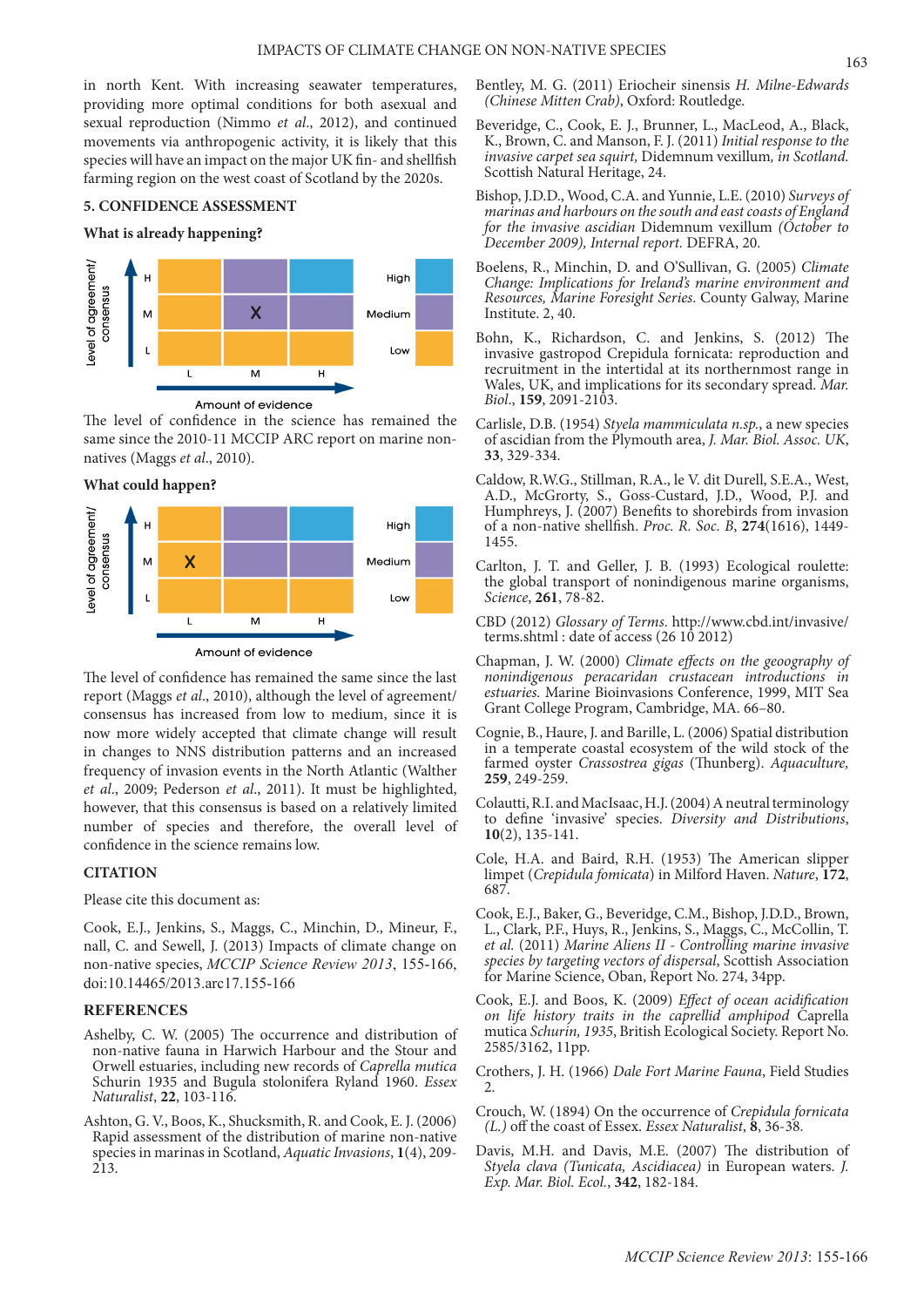- Davis, M. and Davis, M. (2009) *Styela clava (Tunicata, Ascidiacea)* - a new threat to the Mediterranean shellfish industry? *Aquatic Invasions*, **4**, 283-289.
- Drummond, L., Mulcahy, M. and Culloty, S. (2006) The reproductive biology of the Manila clam, *Ruditapes philippinarum*, from the North-West of Ireland. *Aquaculture*, **254**, 326-340.
- Dupont, L., Viard, F., Dowell, M.J., Wood, C. and Bishop, J. D.D. (2009) Pathways of spread of the introduced ascidian *Styela clava (Tunicata)* in Northern Europe, as revealied by microsatellite markers. *Biological Invasions*, **12**, 2707-2721.
- Economides, B. (1989) *Tracer applications of Sellafield radioactivity in British west coastal waters*, University of Glasgow. Ph.D. Thesis.
- Farell, P. and Fletcher, R. (2000) *The biology and distribution of the kelp,* Undaria pinnatifida (Harvey) Suringar. In: Solent Science - A Review. Collins, M. and Ansell, K. (eds.) Amsterdam, Elsevier Science B.V.
- Fletcher, R.L. and Fletcher, S.M. (1975) Studies on the recently introduced brown alga *Sargassum muticum*  (Yendo) Fensholt. I. Ecology and reproduction. *Botanica Marina*, **18**, 149-156.
- GB NNSS (2012). *Botrylloides violaceus*. Great Britain Non Native Species Secretariat, https://secure.fera.defra.gov.uk/ nonnativespecies/factsheet/factsheet.cfm?speciesId=514 : date of access (24 09 2012).
- Grabemann, I. and Weisse, R. (2008) Climate change impact on extreme wave conditions in the North Sea: an ensemble study. *Ocean Dyn*., **58**, 199-212.
- Griffith, K., Mowat, S., Holt, R., Ramsay, K., Bishop, J.D. D., Lambert, G. and Jenkins, S. R. (2009) First records in Great Britain of the invasive colonial ascidian *Didemnum vexillum* Kott, 2002, *Aquatic Invasions*, **4**, 581-590.
- Gröner, F., Lenz, M., Wahl, M. and Jenkins, S.R. (2011) Stress resistance in two colonial ascidians from the Irish Sea: the recent invader *Didemnum vexillum* is more tolerant to hypo-salinity than the cosmopolitan *Diplosoma listerianum. J. Exp. Mar. Biol. Ecol.,* **409**, 48–52.
- Guy, C. and Roberts, D. (2010) Can the spread of non-native oysters (Crassostrea gigas) at the early stages of population expansion be managed?, Marine Pollution Bulletin 60(7), 1059-1064.
- Hales, J. M. and Fletcher, R. L. (1989) Studies on the Recently Introduced Brown Alga *Sargassum muticum* (Yendo) Fensholt 4. The Effect of Temperature, Irradiance and Salinity on Germling Growth. *Botanica Marina*, **32**(2), 167- 176.
- Harding, J.M., Mann, R. and Kilduff, C.W. (2008) Influence of environmental factors and female size on reproductive output in an invasive temperate marine gastropod *Rapana venosa (Muricidae). Mar. Biol.*, **155**(6), 571-581.
- Harries, D.B., Cook, E.J., Harrow, S., Wilson, J.R., Mair, H. and Donnan, D.W. (2007) The establishment of the invasive alga *Sargassum muticum* on the west coast of Scotland: Rapid northwards spread and identification of potential new areas for colonisation. *Aquatic Invasions*, **2**(4), 367-377.
- Hay, C. H. and Villouta, E. (1993) Seasonality of the adventive Asian kelp *Undaria pinnatifida* in New Zealand. *Botanica Marina*, **36**, 461-476.
- Hiscock, K., Southward, A. J., Tittley, I. and Hawkins, S. J. (2004) Effects of changing temperature on benthic marine life in Britain and Ireland. *Aquatic Conserv. Mar. Freshw. Ecosyst.*, **14**, 333-362.
- Holmes, J.M.C. and Minchin, D. (1995) Two exotic copepods imported into Ireland with the Pacific oyster *Crassostrea gigas* (Thunberg). *Irish Naturalists' Journal*, **25**, 17-20.
- Hulme, P. E. (2005) Adapting to climate change: is there scope for ecological management in the face of a global threat? *J. Appl. Ecol*., **45**, 784.
- Hulme, P. E. (2009) Trade, transport and trouble: managing invasive species pathways in an era of globalisation. *J. Appl. Ecol*., **46**, 10-18.
- IPCC (2007) *Climate change 2007: the physical science basis*, Contribution of Working Group I to the Fourth Assessment Report of the Intergovernmenal Panel on Climate Change. Cambridge, Cambridge University Press.
- Jensen, A.C., Humphreys, J., Caldow, R.W.G., Grisley, C. and Dyrynda, P.E.J. (2004) Naturalization of the Manila clam (*Tapes philippinarum*), an alien species, and establishment of a clam fishery within Poole harbour, Dorset. *J. Mar. Biol. Assoc. UK*, **84**, 1069-1073.
- Kerckhof, F., Vink, R.J., Nieweg, D.C. and Post, J.J.N. (2006) The veined whelk *Rapana venosa* has reached the North Sea. *Aquatic Invasions*, **1**, 35-37.
- Kochmann, J., Carlsson, J., Crowe, T. P. and Mariani, S. (2012) Genetic evidence for the uncoupling of local aquaculture activities and a population of an invasive species-a case study of Pacific oysters (*Crassostrea gigas*). *J. Heredity*, doi: 10.1093/jhered/ess042
- Laruelle, F., Guillou, J. and Paulet, Y. M. (1994) Reproductive pattern of the clams Ruditapes decussatus and R. philippinarum on intertidal flats in Brittany. *J. Mar. Biol. Assoc. UK*, **74**, 351–366.
- Leckebusch, G.C., Koffi, B., Ulbrich, U., Pinto, J.G., Spangehl, T. and Zacharias, S. (2006) Analysis of frequency and intensity of European winter storm events from a multimodel perspective, at synoptic and regional scales. *Clim. Res*., **31**(1), 59-74.
- Lützen, J. (1999) Styela clava Herdman (*Urochordata, Ascidiacea*), a successful immigrant to North West Europe: ecology, propagation and chronology of spread. *Helgoland Meeresunters*, **52**, 383-391.
- Maggs, C.A., Mineur, F., Bishop, J.D.D. and McCollin, T. (2010) *Non-natives in MCCIP Annual Report Card 2010-11*, MCCIP Science Review, 11pp. www.mccip,org.uk/arc
- McNeill, G., Nunn, J. and Minchin, D. (2010) The slipper limpet Crepidula fornicata Linnaeus, 1758 becomes established in Ireland. *Aquatic Invasions*, **5**(1), S21-25.
- Menai Strait Fishery Order Management Association (2011) *Fishery Activity Report*, http://www.msfoma. org/wp-content/uploads/2011/10/Menai-Management-Association-Papers-Oct-2011.pdf : date of access (01 11 2012)
- Mettam, C. (1979) Faunal changes in the Severn Estuary over several decades. *Mar. Pollution Bull*., **10**, 133-136.
- Minchin, D. (2007) A checklist of alien and cryptogenic aquatic species in Ireland, *Aquatic Invasions*, **2**, 341-366.
- Minchin, D. (2007) Rapid coastal survey for targeted alien species associated with floating pontoons in Ireland, *Aquatic Invasions*, **2**(1), 63-70.
- Minchin, D., Cook, E.J. and Clark, P.F. (2013) A list of alien brackish and marine British species. *Aquatic Invasions*, **8** (1), 1-17
- Minchin, D., Davis, M.H. and Davis, M.E. (2006) Spread of the Asian tunicate *Styela clava* Herdman, 1882 to the east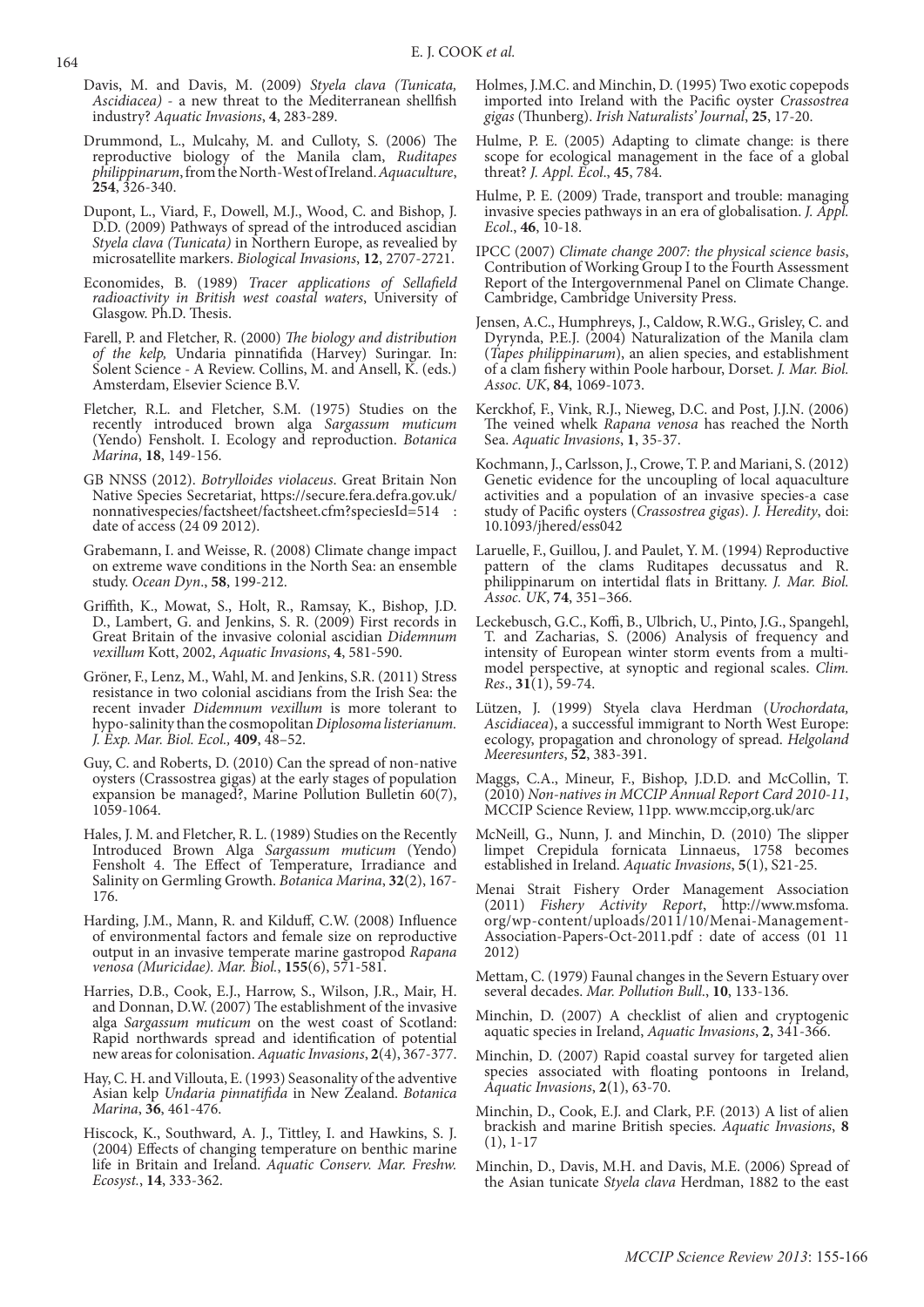and south-west coasts of Ireland. *Aquatic Invasions*, **1**(2), 91-96.

- Minchin, D. and Duggan, C.B. (1988) The distribution of the exotic ascidian, *Styela clava* Herdman, in Cork Harbour, *Irish Naturalists' Journal*, **22**(9), 388-392.
- Minchin, D., Gollasch, S. and Wallentinus, I. (2005) *Vector pathways and the spread of exotic species in the sea,* Cooperative Research Report 271. ICES, Copenhagen, 29pp.
- Minchin, D. and Sides, E. (2006) Appearance of a cryptogenic tunicate, a *Didemnum sp.* fouling marina pontoons and leisure craft in Ireland. *Aquatic Invasions*, **1**(3), 143-147.
- Miossec, L., Le Deuff, R. and Goulletquer, P. (2009) *Alien Species Alert:* Crassostrea gigas *(Pacific Oyster)*, Cooperative Report 299. ICES, Copenhagen.
- Molnar, J.L., Gamboa, R.L., Revenga, C. and Spalding, M.D. (2008) Assessing the global threat of invasive species to marine biodiversity. *Frontiers Ecol. Env.*, **6**, 485-492.
- Morgan, E.H. and Richardson, C.A. (2012a) Capricious bioinvasions versus uncoordinated management strategies: how the most unlikely invaders can prosper under the current UK legislation framework. *Aquatic Conserv. Mar. Freshw. Ecosyst.*, **22**(1), 87-103.
- Morgan, E. H. and Richardson, C. A. (2012b) The potential role of an unregulated coastal anthropogenic activity in facilitating the spread of a non-indigenous biofoulan, *Biofouling*, **28**, 743-753.
- Nehls, G. and Büttger, H. (2007) *Spread of the Pacific Oyster* Crassostrea gigas *in the Wadden Sea: causes and consequences of a successful invasion*, Bioconsult SH, The Common Wadden Sea Secretariat, Wilhelmshaven, 55pp.
- Newman, P., Lock, K., Burton, M. and Jones, J. (2012) *Skomer Marine Nature Reserve Annual Report 2011*, CCW Regional Report CCW/WW/11/3, 59pp.
- Nimmo, F., Cook, E. J., Moxey, A. P., Hambrey, J. and Black, K. (2012) *Cost-benefit analysis of management options for* Didemnum vexillum *(Carpet sea squirt) in Scotland*, Hambrey Consulting in association with the Scottish Association for Marine Science and Poseidon Aquatic Resource Management. Scottish Government, Edinburgh, 69pp.
- Norton, T.A. (1977) Ecological experiments with *Sargassum muticum. J. Mar. Biol. Assoc. UK*, **57**, 33-43.
- Norton, T.A. (1992) Dispersal by macroalgae. *British Phycological J*., **27**, 293-301.
- Nunn, J.D. and Minchin, D. (2009) Further expansions of the Asian tunicate *Styela clava* Herdman 1882 in Ireland, *Aquatic Invasions*, **4**(4), 591-596.
- Pederson, J., Mieszkowska, N., Carlton, J. T., Gollasch, S., Jelmert, A., Minchin, D., Occhipinti-Ambrogi, A. and Wallentinus, I. (2011) *Climate change and non-native species in the North Atlantic.* ICES Status Report on Climate Change in the North Atlantic, Reid, P. C. and Valdés, L. (eds.), 174-190.
- Pimentel, D., Zuniga, R. and Morrison, D. (2005) Update on the environmental and economic costs associated with alien-invasive species in the United States. *Ecol. Econ*., **52**(3), 273-288.
- Reid, P.C., Cook, E.J., Edwards, M., McQuatters-Gollop, A., Minchin, D. and McCollin, T. (2009) *Marine non-native species, Marine Climate Change Ecosystem Linkages Report Card*. Baxter, J. M., Buckley, P. G. and Frost, M. T. (eds.), Online Science Reviews, 29.
- Richardson, C.A., Seed, R., Alroumaihi, E.M.H. and McDonald, L. (1993) Distribution, Shell Growth and Predation of the New-Zealand Oyster, *Tiostrea (=Ostrea*) lutaria Hutton, in the Menai Strait, North Wales. *J. Shell. Res*., **12**(2), 207-214.
- Ries, J. B., Cohen, A. L. and McCorkle, D. C. (2009) Marine calcifiers exhibit mixed responses to  $CO_2$ -induced ocean acidification, *Geology,* **37**, 1131-1134.
- Roy, H.E., Bacon, J., Beckmann, B., Harrower, C.A., Hill, M.O., Isaac, N.J.B., Preston, C.D., Rathod, B., Rorke, S.L., Marchant, J.H. *et al.* (2012) *Non-Native Species in Great Britain: establishment, detection and reporting to inform effective decision making*, DEFRA, 110pp.
- Rueness, J.A.N. (1989) *Sargassum muticum* and Other Introduced Japanese Macroalgae: Biological Pollution of European Coasts. *Mar. Pollution Bull*., **20**, 173-176.
- Rueness, J. (2005) Life history and molecular sequences of *Gracilaria vermiculophylla* (Gracilariales, Rhodophyta), a new introduction to European waters. *Phycologia*, **44**, 120– 128.
- Ryland, J.S., Bishop, J.D.D., De Blauwe, H., El Nagar, A., Minchin, D., Wood, C. and Yunnie, L.E. (2011) Alien species of *Bugula* (Bryozoa) along the Atlantic coasts of Europe. *Aquatic Invasions*, **6**, 17-31.
- Simpson, J.H., Edelsten, D.J., Edwards, A., Morris, N.C.G. and Tett, P.B. (1979) The Islay front: physical structures and phytoplankton distribution. *Estuarine Coastal Shelf Sci*., **9**, 713-726.
- Sjøtun, K., Husa, V. and Peña, V. (2008) Present distribution and possible vectors of introductions of the alga *Heterosiphonia japonica* (Ceramiales, Rhodophyta) in Europe. *Aquatic Invasions*, **3**, 377-394.
- Staehr, P.A., Pederson, M.F., Thomsen, M.S., Wernberg, T. and Krause-Jensen, D. (2000) Invasion of *Sargassum muticum* in Limfjorden (Denmark) and its possible impact on the indigenous macroalgal community. *Mar. Ecol. Prog. Ser*., **207**, 79-88.
- Strangford Lough and Lecale Partnership (2012) *First Report of* Didemnum vexillum *in Strangford Lough*. http://www. strangfordlough.org/Projects-and-Issues/First-Reportof-Didemnum-vexillum-in-Strangford-Lo.aspx : date of access (25 10 2012)
- Syvret, M., Fitzgerald, A. and Hoare, P. (2008) *Development of a Pacific oyster aquaculture protocol for the UK - Technical Report*, 195pp.
- Vitousek, P.M., D'Antonio, C.M., Loope, L.L., Rejmanek, M. and Westbrooks, R. (1997) Introduced species: a significant component of human-caused global change. *NZ J. Ecol.*, **21**(1), 1-16.
- Walne, P. R. (1974) *Culture of bivalve mollusks. 50 years' experience at Conwy*. London, Fishing News (Books) Ltd, 173pp.
- Walther, G.R., Roques, A., Hulme, P.E., Sykes, M.T., Pyšek, P., Kühn, I., Zobel, M., Bacher, S., Botta-Dukán, Z., Bugmann, H. *et al.* (2009) Alien species in a warmer world: risks and opportunities. *Trends Ecol. Evol*., **25**(3), 686- 693.
- Weinberger, F., Buchholz, B., Karez, R. and Wahl, M. (2008) The invasive red alga *Gracilaria vermiculophylla* in the Baltic Sea: adaptation to brackish water may compensate for light limitation. *Aquatic Biology*, **3**, 251-264.
- Wilcove, D.S., Rothstein, D., Dubow, J., Phillips, A. and Losos, E. (1998) Quantifying Threats to Imperiled Species in the United States. *Bioscience*, **48**(8), 607-615.